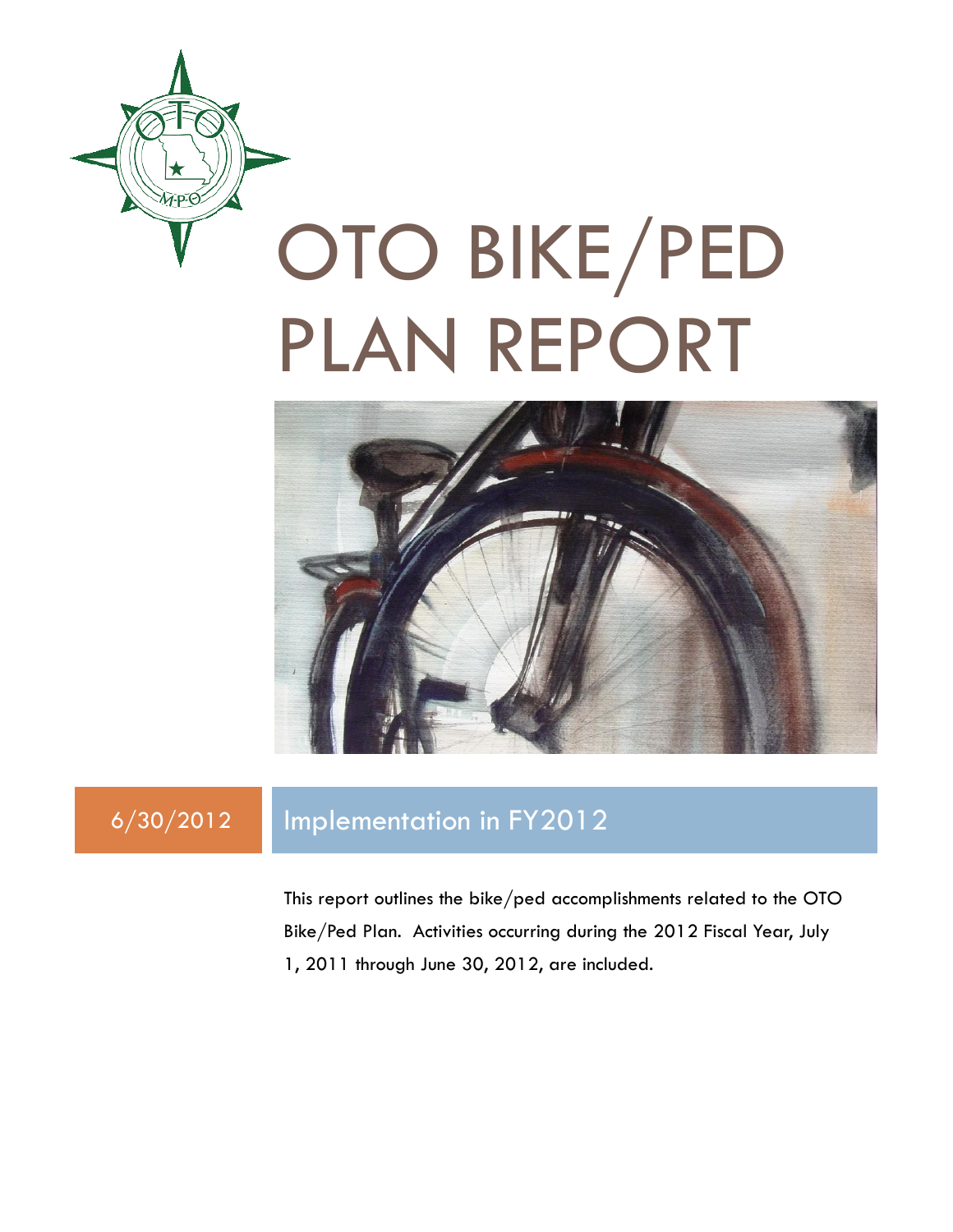# OTO Bike/Ped Plan Report

#### **I M P L E M E N T A T I O N I N F Y 2012**

# BIKE/PED PLAN GOALS AS APPROVED IN JOURNEY 2035

- Develop a comprehensive regional bicycle and pedestrian network by identifying both on-street and off-street facilities within the OTO
- Integrate the bicycle and pedestrian network with the existing transportation system
- $\Box$  Enhance and promote bicycling and pedestrian safety
- Identify and target sources to fund pedestrian and bicycle facilities and programs
- **D** Promote bicycling and walking as a means of transportation integral to daily activities
- $\Box$  Support bicycling and walking for the promotion of tourism in the OTO region

# BIKE/PED PRIORITIES AS APPROVED IN JOURNEY 2035

#### **TOP 5 POLICY PRIORITIES**

- $\Box$  Sidewalks on School Walking Routes
- Sidewalks on Streets with Commercial Land Use, especially High Volume Bus Routes
- Emphasize Projects that Extend from Communities and Enhance the Regional System
- $\Box$  Complete Bike/Ped Projects with appropriate Roadway Projects
- Develop Implementation Plan for Bike/Ped Plan, including details such as easements

#### **A D D I T I O N A L P O L I C Y P R I O R I T I E S**

- North-South Connections between Trails, including The Link in Springfield
- $\blacksquare$  Streetscapes in Urban Centers
- $\blacksquare$  Trail Connections between Communities
- Development of a Trail Loop around Springfield
- $\Box$  Reclamation of Rail Bed including following the status of active rail
- **E** Educational Campaign
- Focus on bringing Trails toward Wilson's Creek National Battlefield at a Designated Access Point
- $\Box$  Support the Goals and Objectives of the OTO Bike/Ped Element of the Long Range Transportation Plan

#### **T O P P R O J E C T P R I O R I T I E S**

- Wilson Creek/Jordan Valley Creek from South Creek to Smith Park
- Trail of Tears from Close Memorial Park to City of Battlefield
- Republic Shuyler Creek and North Fork Shuyler Creek Trails
- Strafford Route 66 Trail from Springfield to Farm Road 249 (the ball fields)
- Ozark Finley River Trail and other Future Linear Trails as shown on the OTO Bike/Ped Map in Christian County
- **D** Greene County Destination Plan with the addition of a Christian County/Regional addendum
- James River Trail from Crighton Landing east of Springfield to Delaware landing west of Nixa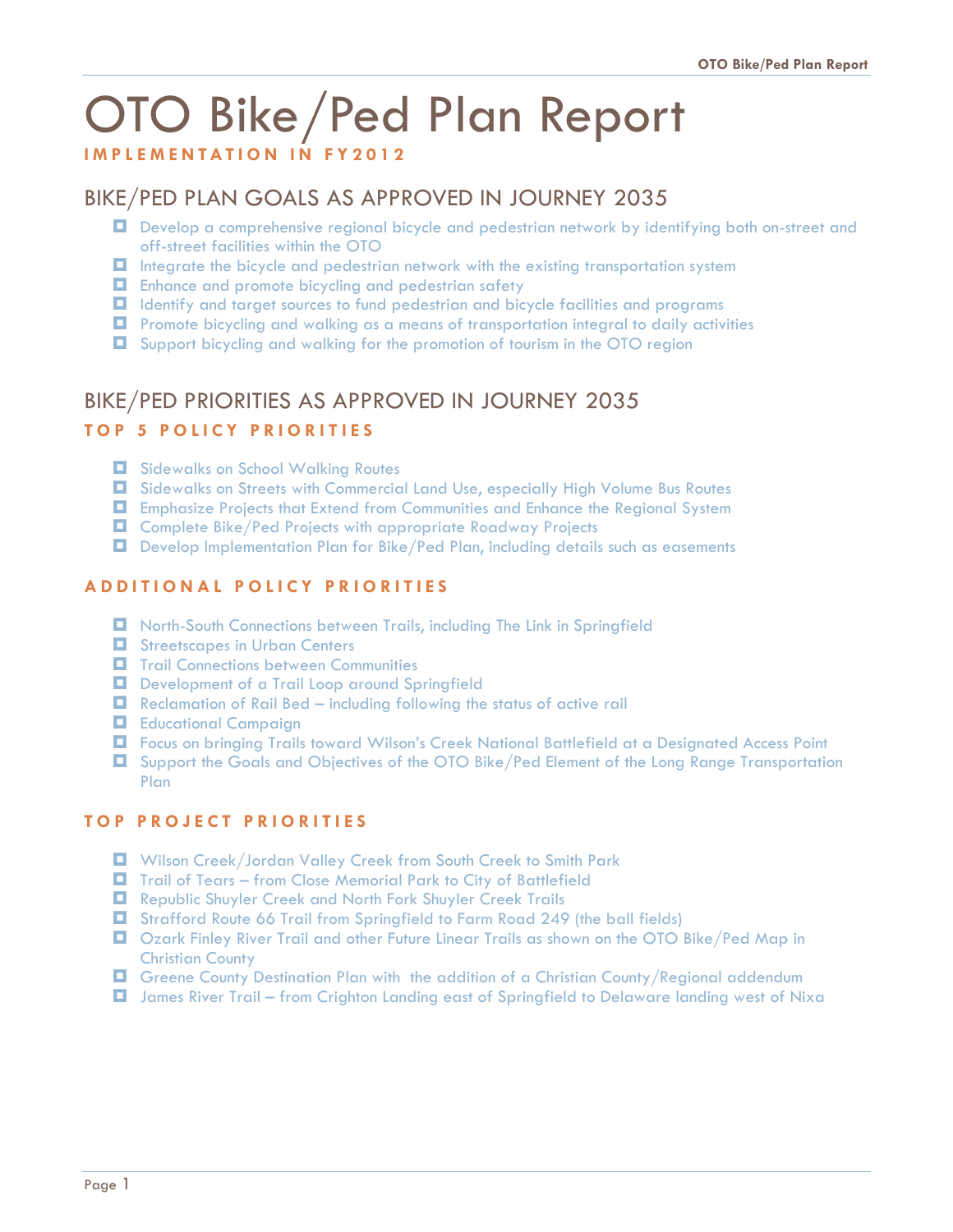# STRATEGIES RECOMMENDED IN JOURNEY 2035

- OTO should maintain a comprehensive list of bicycle and pedestrian needs that is reviewed annually.
- **OTO** should work with member jurisdictions to expand data availability for bicycling and pedestrian activities. This includes, but is not limited to, bicycle and pedestrian crashes, current and projected use of facilities, system condition, and level of service calculations.
- Bicycle and Pedestrian project selection and funding priorities should support the priorities included in this plan.
- OTO, in partnership with member jurisdictions and Ozark Greenways, should develop an implementation plan which identifies strengths, challenges, necessary easements, and cost for future trail development.
- **D** Promote adherence to the bicycle and pedestrian design standards as set forth in this plan and encourage the continued implementation of additional best practices.

# ACCOMPLISHMENTS IN FY2012

In FY2012, the Ozarks Transportation Organization adopted *Journey 2035*, which included an update to the Bicycle Pedestrian Plan adopted in December of 2005. While this update was taking place, numerous bicycle and pedestrian projects and activities were implemented in the OTO region.

# **Engineering**

#### **T R A I L S**

Through a working partnership with the Volunteers for Outdoor Missouri, the Republic Parks and Recreation Department has partially constructed 1.3 miles of nature trail at Brookline Park, which meander throughout open and heavily wooded areas. Plans are to finish the remaining portions of the trail, which will total 3.2 miles, by the spring of 2013.

The Ozark Greenways trail system has also added the following trails and connections:

- Completion of Fassnight Creek Trail from west of Grant Avenue to east of Campbell Avenue with two underpasses
- Completion of Wilson Creek Trail from Farm Road 150 to Farm Road 156 including a Route 413 underpass
- Commencement of South Dry Sac Trail from Ritter Springs Park to Farm Road 141
- Commencement scheduled for Ward Branch Trail from Bradford Parkway to Republic Road

#### **S T R E E T S C A P E S**

The City of Springfield has completed the following streetscape projects

- Boonville Ave. North Phase 1 (Blaine Street to Court Street)
- Walnut St Phase 3 (Kimbrough Avenue to John Q. Hammons Parkway)

#### The City of Springfield has started work on the following streetscapes:

**No Walnut St West (Main Avenue to Campbell Avenue)** 

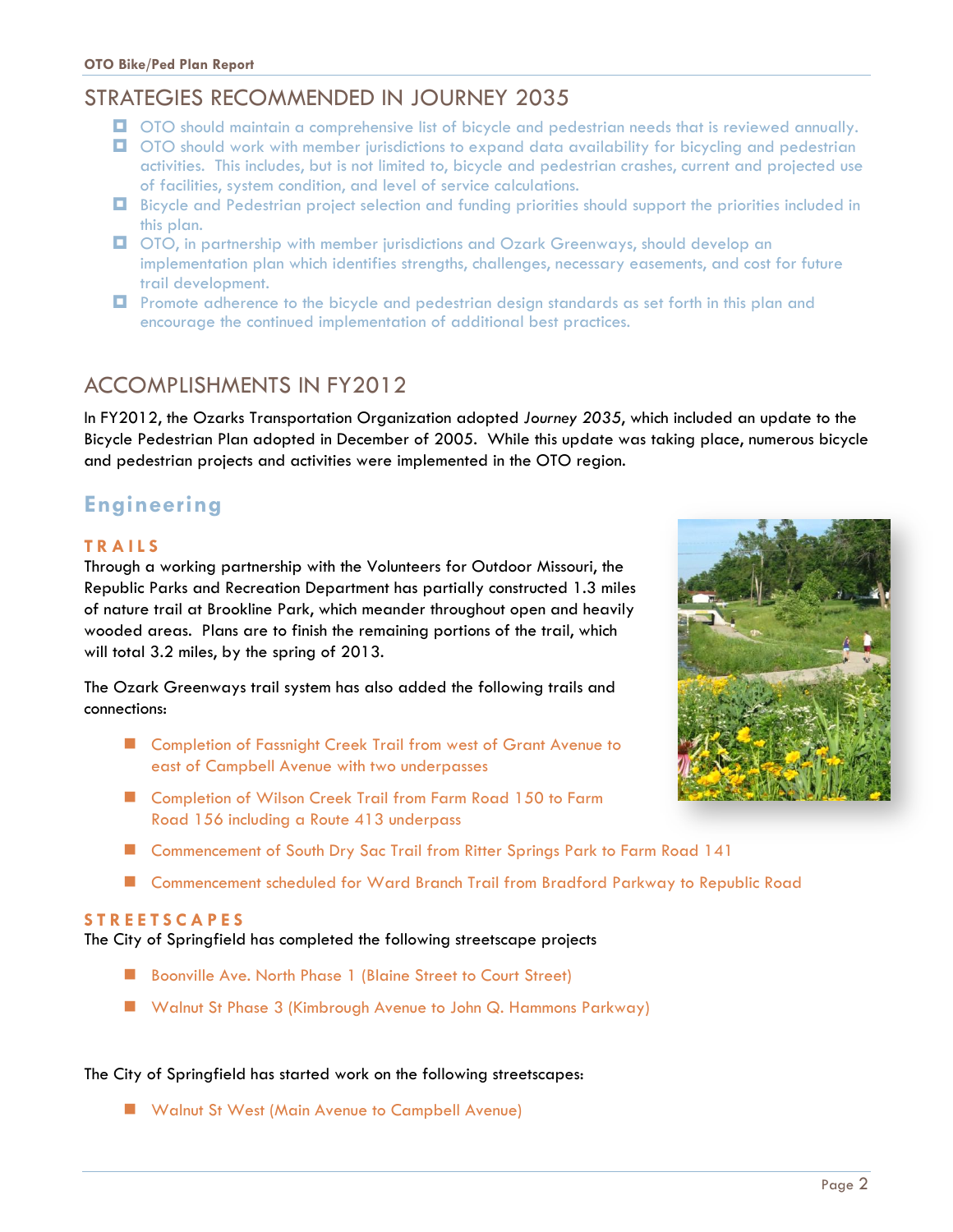- Commercial St Phase 4 (Lyon Avenue to Campbell Avenue)
- Boonville Av N Phase 2 (Court Street to Division Street)
- Campbell Av North (Olive to Mill)

The following streetscapes have been scheduled to start by the City of Springfield:

- Campbell Ave South (Mt. Vernon to McDaniel)
- College Station

#### **S I D E W A L K S**

Sidewalk projects have been underway throughout the OTO region.

- **The City of Battlefield has completed sidewalks** on Cloverdale, closing a gap along that roadway, as well as having installed sidewalks on Elm between Cloverdale and the Battlefield Municipal complex.
- **Battlefield partnered with Greene County to** install sidewalks from Farm Road 131 (Western Avenue) west to Cloverdale.
- **Deark has sidewalks under construction, while** Strafford is in the design phase and Republic is acquiring right-of-way.



- **MoDOT** has added and upgraded sidewalks, pedestrian signals, and ramps on Chestnut Expressway from Grant Avenue to Benton Avenue.
- **The City of Springfield has started constructing the sidewalks on south Campbell from Cherokee** Street to Battlefield Road. The design has been completed for sidewalks along Summit from Talmage to Kearney and for an off-street path and side path on Talmage from Robberson to Summit.
- **Springfield Public Works has continued to** implement its school sidewalk program.

#### **T H E L I N K**

The Link is a project developed by the City of Springfield to link greenway trails and activity centers using low-traffic, low-speed streets with continuous accessible sidewalk.

Along the Link:

- Sidewalks have been constructed or repaired to provide a continuous, accessible walking path from Missouri State University to Kearney Street.
- Signs and markings are being installed in summer and fall of 2012.

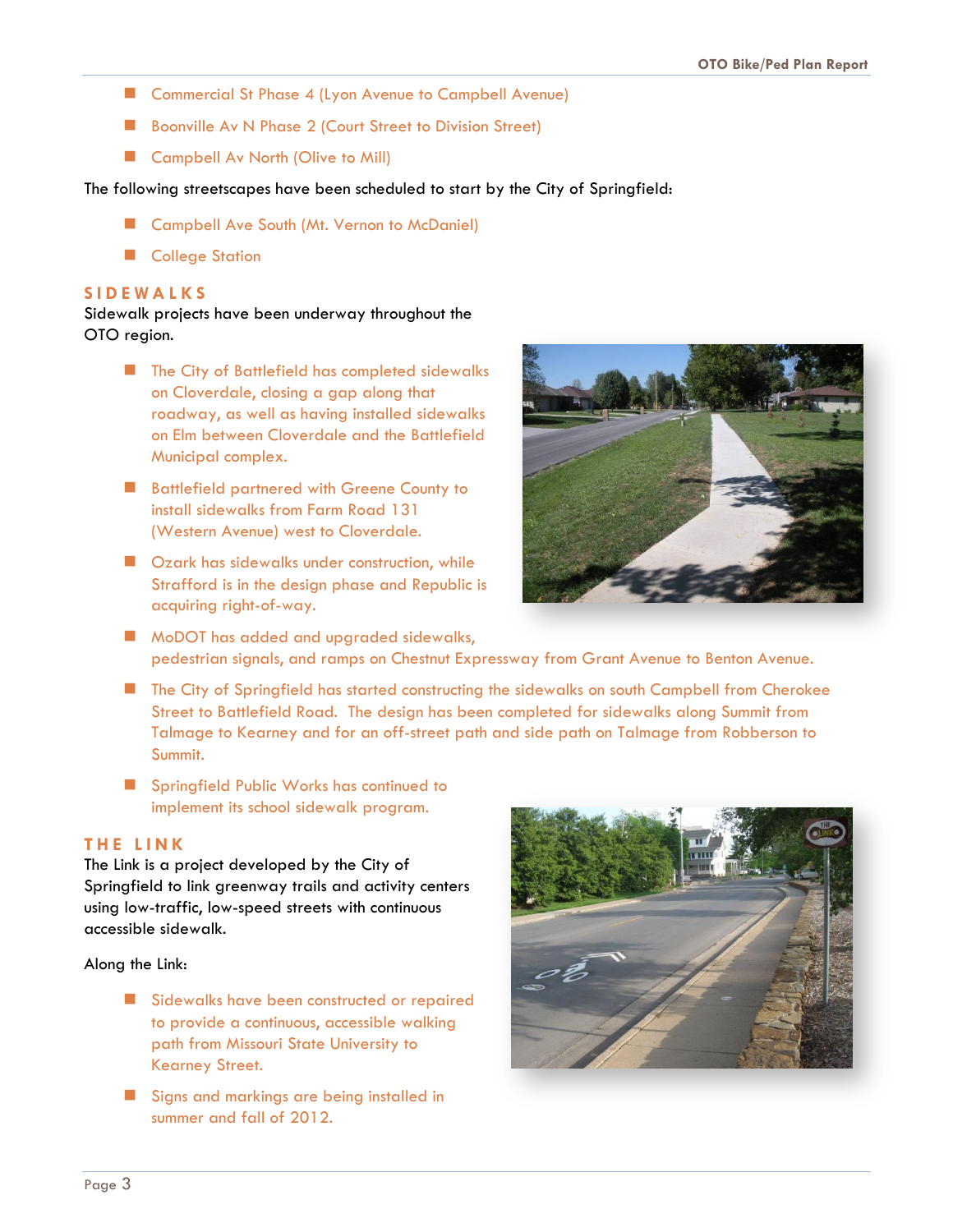#### Between Kearney Street and Doling Park:

- Design is nearly complete for sidewalk and trail
- New sidewalk along Summit Avenue north of Kearney Street and a trail from Summit to Robberson Avenue, including a bridge that will improve access to Doling Park.
- **Right-of-way and easements are being acquired and construction is expected to begin by spring of** 2013.

#### Design contracts are underway for:

- A crossing of South Creek at Kings Avenue
- A street crossing of Sunset Street at Kings Avenue
- **A street crossing of Sunshine Street at Kings Avenue**
- A roundabout at the intersection of Maryland Avenue and Walnut Lawn Street

#### **B I C Y C L E L A N E S**

The City of Springfield has been busy with new bicycle lanes as paving is done throughout the city:

- New lanes on Benton Avenue from Commercial Street to north of Central Street
- New lanes on Boonville Avenue from Division Street to Chestnut Expressway
- New lanes on Division Street from Broadway Avenue to Lyon Avenue
- **Shared lane marking on Division Street from Lyon** Avenue to Benton Avenue



The City of Springfield is also working to develop a program for bike lanes and shared lane markings to be implemented beginning this summer.

#### **A D D I T I O N A L F A C I L I T I E S**

In Springfield, 26 bike racks and 6 lockers were added in center city providing 58 bicycle parking spaces.

## **Evaluation**

#### **O T O B I K E - P E D P L A N U P D A T E**

The OTO, as part of Journey 2035, updated the OTO Comprehensive Bicycle Pedestrian Plan. This update provided a path for future bicycle and pedestrian projects and activities for the region. The Plan recognizes that funding for bicycle and pedestrian projects is tenuous and that every opportunity to incorporate bicycle and pedestrian projects into other construction projects should be taken. The priorities outlined in the Plan are regional in nature and work toward the goal of a regional trail network, as part of a comprehensive bicycle and pedestrian system.

#### **S P R I N G F I E L D B I K E - P E D P L A N U P D A T E**

The City of Springfield is updating its bicycle plan and developing a pedestrian plan to form a Person-Powered Mobility Plan that incorporates off-street paths and on-street pedestrian and bicycle facilities into one mobility network. The plan update is in response to goals for a complete street policy and improved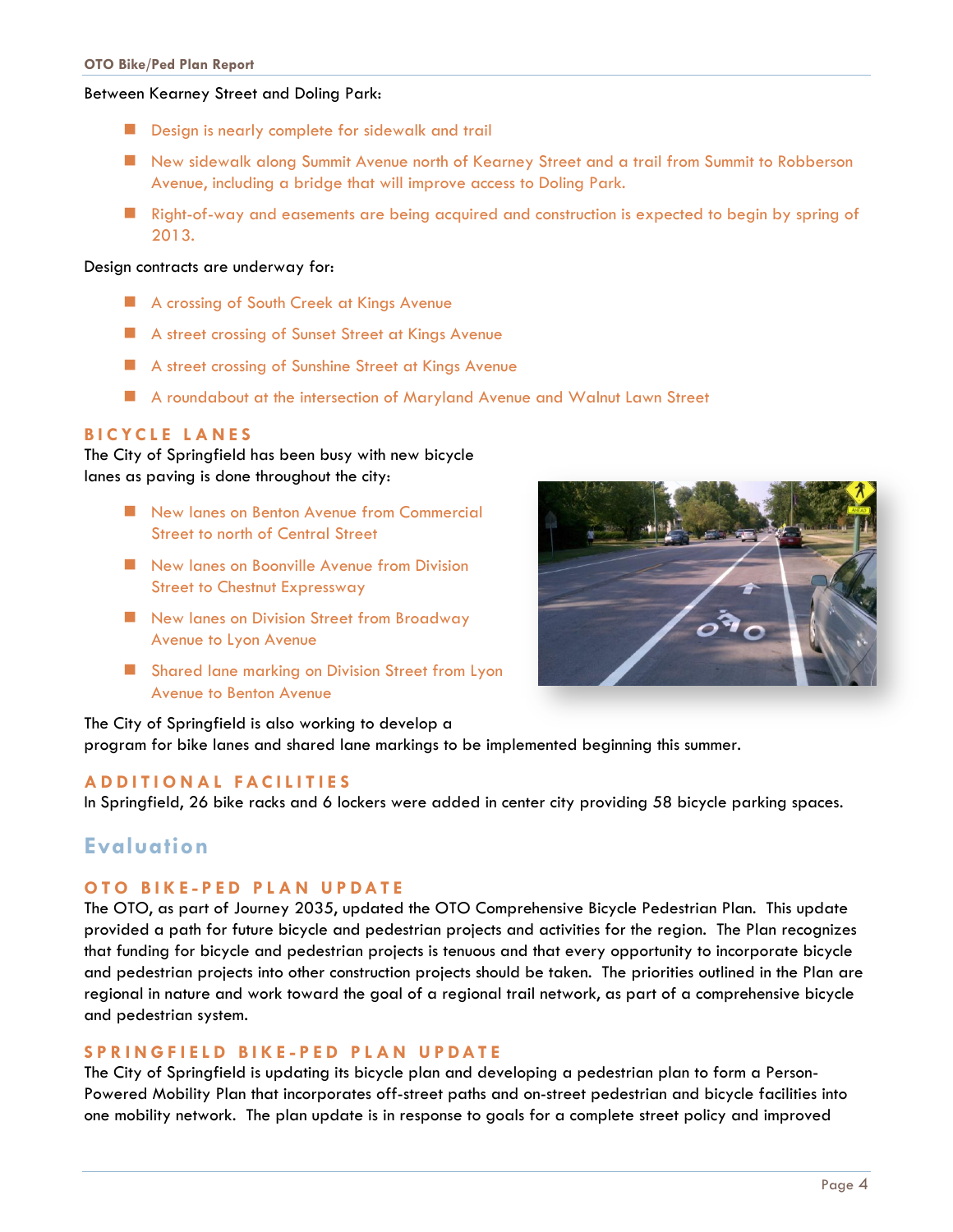facilities for walking and bicycling in the Springfield Strategic Plan which is nearly complete. In addition, recent comments from the community of Springfield have shown a desire for more emphasis on pedestrian and

bicycle transportation as a part of community planning and transportation projects. The Bicycle-Pedestrian Committee of the Springfield Traffic Advisory Board is taking the lead on this plan update.

## **Enforcement**

20 Springfield police officers participated in a PedNet course to integrate information into the cadet academy and in-service training programs.

# **Education and Encouragement**

#### **SAFE ROUTES TO SCHOOL**



The City of Springfield Public Works has continued its school walking route map program, which highlights walking routes based on sidewalk placement and busing boundaries for Springfield elementary schools.

The City of Nixa received Safe Routes to School Training through a grant from Safe Routes to School and PedNet.

#### LET'S GO SMART SPRINGFIELD



This is a new community partnership, led by Ozark Greenways. Let's Go Smart encourages better choices when using any form of travel, whether biking, walking, driving, or using the bus. The program encourages better health, financial savings, and environmental benefits. There are many components related to the campaign, which commenced this past spring.

The Bike Smart booklet was updated and with 5,000 new copies printed. This was previously known as Drive Less, Live More – the One-Mile Solution.

With funding assistance from the Healthy Living Alliance, Ozark Greenways contracted with Mr. Joe Kurmaskie, the Metal Cowboy to visit Springfield April 19<sup>th</sup> through the 20<sup>th</sup>. This was a part of a public lunch of the Ozark Greenway's Let's Go Smart, Springfield campaign. Ozark Greenways

staff, as well as Springfield City Planning and Public Works staff, Greene County Highway, Storm Water, and Planning staff, and OTO staff all sat in on conservations with Mr. Kurmaskie to discuss the current status of Springfield regarding bicycle facilities, programs and projects. The public launch, "An Evening with the Metal Cowboy," attracted 130 participants.

#### **S T A R T E A M**

The Ozark Greenways Sustainable Transportation Advocacy Resource (STAR) Team continued to meet monthly throughout the year. STAR Team activities include contributing to the City of Springfield Person Powered Mobility Plan, a Complete Streets Ordinance, the Bike Smart booklet, the Let's Go Smart Springfield campaign, and other general bicycling and pedestrian activities throughout the region. The STAR Team also has members writing articles on bicycling for Greene Magazine, which is published 6 times per year.

#### **E V E N T S**

Many fitness events are held throughout the region during the year. Though many of these may not appear to have a transportation focus, they do encourage people to get out and move. The ability to help bicyclists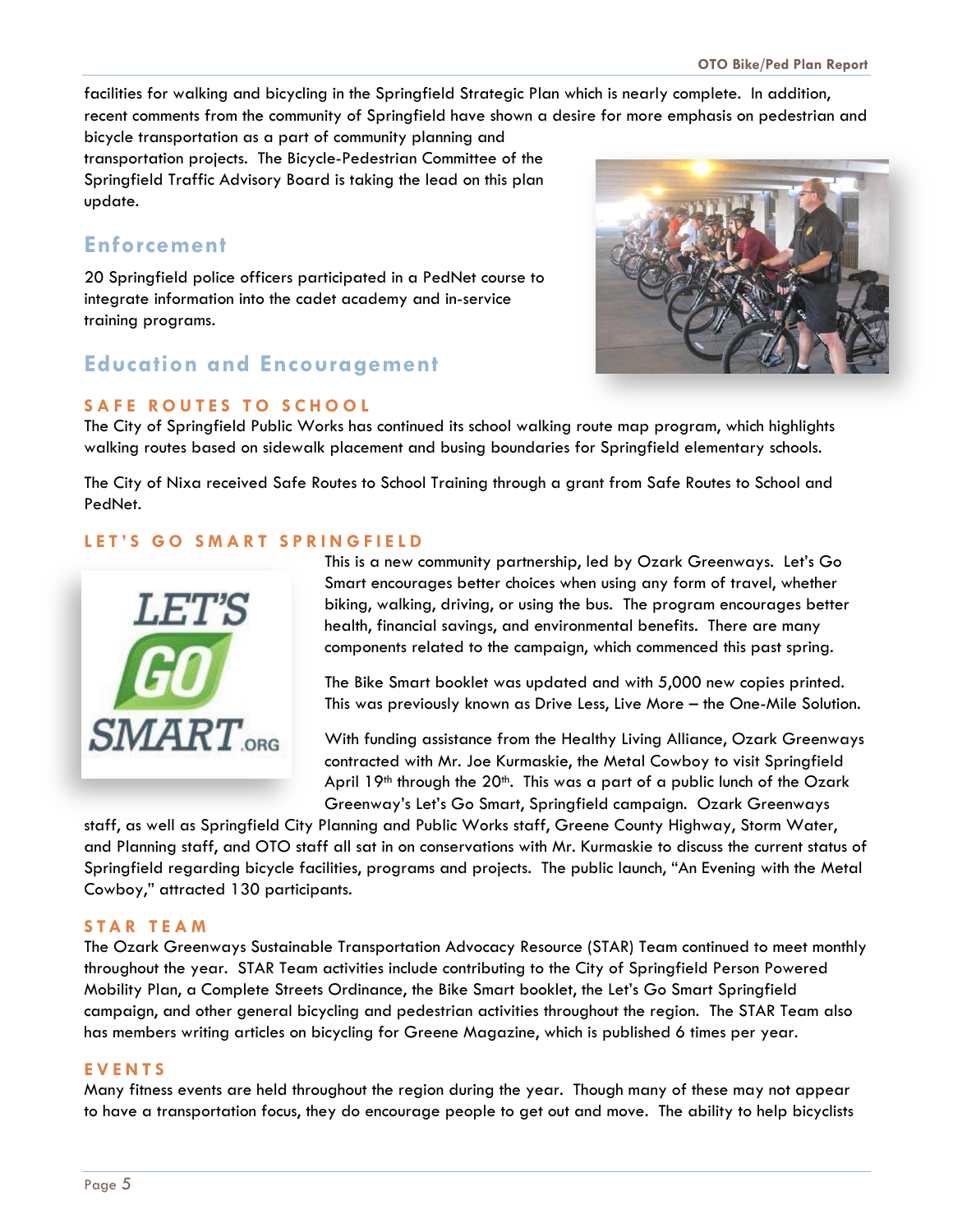#### **OTO Bike/Ped Plan Report**

and runners feel more comfortable on the street only helps move them to these modes for daily transportation. Also, being able to introduce children of a young age to these activities can keep them active as adults. Below is a list of just some events held throughout the region.

#### TRIATHALONS:

- Republic Tigger Triathalon (August  $11, 2011$ ) Inaugural event for children ages  $5-12$
- Republic Tiger Triathalon (August 12, 2011) 400 plus participants representing numerous states

#### $5K<sub>S</sub>$ :

- Republic Reindeer Run 5K (December 3, 2011) Nighttime run and walk
- Republic May Day 5k (May 5, 2012) 9th annual with approximately 400 or more participants
- Sunshine Run
- **Happy Feet**
- **March Mad Dash for Life**

#### BICYCLING:

- Ozarks 100
- **Bike for the Future**
- **Tour de Cox**
- Nixa Bike Ride
- **Number 2018**

#### BIKE TO WORK WEEK:

Ozark Greenways sponsored Bike to Work week with fantastic results.













**793 Free Bus Rides to Bicyclists 10,000+ miles of driving saved**

LIVABLE STREETS WORKSHOPS:

Missouri Livable Streets sponsored a livable streets design workshop throughout the State of Missouri. The purpose of the course was for planners, traffic engineers, architects and city administrators to learn current best practices in bicycle-pedestrian design.